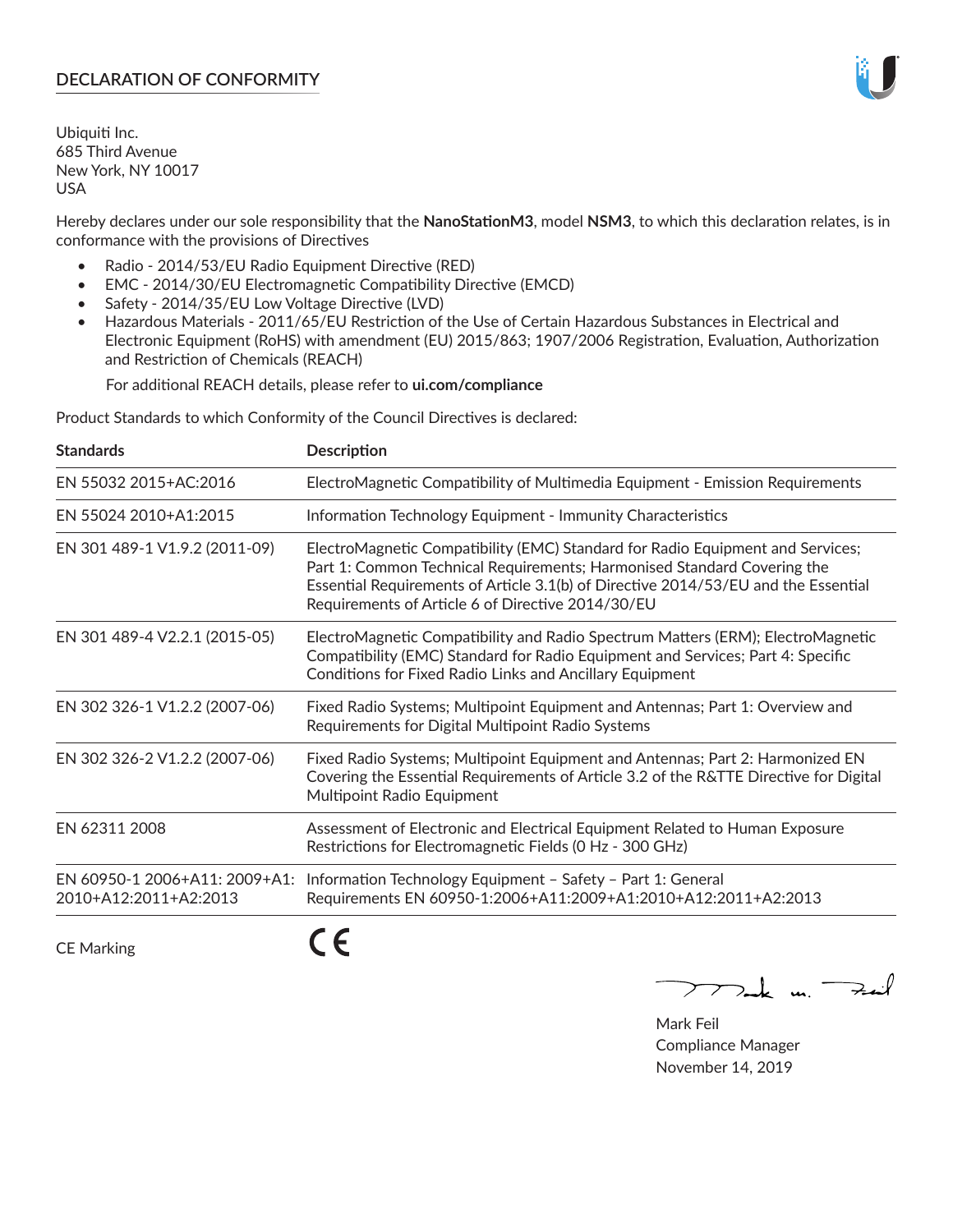# **DECLARATION OF CONFORMITY**



## **български** [Bulgarian]

С настоящото Ubiquiti декларира, че това устройство NSM3 е в съответствие със съществените изисквания и други приложими разпоредби на Директиви 2014/53/EC, 2014/30/ЕС, 2014/35/ЕС.

## **Hrvatski** [Croatian]

Ubiquiti ovim putem izjavljuje da je ovaj uređaj NSM3 sukladan osnovnim zahtjevima i ostalim bitnim odredbama Direktiva 2014/53/EU, 2014/30/EU, 2014/35/EU.

## **Čeština** [Czech]

Ubiquiti tímto prohlašuje, že toto NSM3 zařízení, je ve shodě se základními požadavky a dalšími příslušnými ustanoveními směrnic 2014/53/EU, 2014/30/EU, 2014/35/EU.

## **Dansk** [Danish]

Hermed, Ubiquiti, erklærer at denne NSM3 enhed, er i overensstemmelse med de væsentlige krav og øvrige relevante krav i direktiver 2014/53/EU, 2014/30/EU, 2014/35/EU.

## **Nederlands** [Dutch]

Hierbij verklaart Ubiquiti, dat deze NSM3 apparaat, in overeenstemming is met de essentiële eisen en de andere relevante bepalingen van richtlijnen 2014/53/EU, 2014/30/EU, 2014/35/EU.

## **English**

Hereby, Ubiquiti, declares that this NSM3 device, is in compliance with the essential requirements and other relevant provisions of Directives 2014/53/EU, 2014/30/EU, 2014/35/EU.

## **Eesti keel** [Estonian]

Käesolevaga Ubiquiti kinnitab, et antud NSM3 seade, on vastavus olulistele nõuetele ja teistele asjakohastele sätetele direktiivide 2014/53/EL, 2014/30/EL, 2014/35/EL.

## **Suomi** [Finnish]

Täten Ubiquiti vakuuttaa, että tämä NSM3 laite, on yhdenmukainen olennaisten vaatimusten ja muiden sitä koskevien direktiivien 2014/53/EU, 2014/30/EU, 2014/35/EU.

## **Français** [French]

Par la présente Ubiquiti déclare que l'appareil NSM3, est conforme aux exigences essentielles et aux autres dispositions pertinentes des directives 2014/53/UE, 2014/30/UE, 2014/35/UE.

## **Deutsch** [German]

Hiermit erklärt Ubiquiti, dass sich dieses NSM3 Gerät, in Übereinstimmung mit den grundlegenden Anforderungen und den anderen relevanten Vorschriften der Richtlinien 2014/53/EU, 2014/30/EU, 2014/35/EU befindet.

## **Ελληνικά** [Greek]

Δια του παρόντος, Ubiquiti, δηλώνει ότι αυτή η συσκευή NSM3, είναι σε συμμόρφωση με τις βασικές απαιτήσεις και τις λοιπές σχετικές διατάξεις των οδηγιών 2014/53/EE, 2014/30/EE, 2014/35/EE.

## **Magyar** [Hungarian]

Ezennel Ubiquiti kijelenti, hogy ez a NSM3 készülék megfelel az alapvető követelményeknek és más vonatkozó 2014/53/ EU, 2014/30/EU, 2014/35/EU irányelvek rendelkezéseit.

## **Íslenska** [Icelandic]

Hér, Ubiquiti, því yfir að þetta NSM3 tæki er í samræmi við grunnkröfur og önnur viðeigandi ákvæði tilskipana 2014/53/ ESB, 2014/30/ESB, 2014/35/ESB.

## **Italiano** [Italian]

Con la presente, Ubiquiti, dichiara che questo dispositivo NSM3, è conforme ai requisiti essenziali ed alle altre disposizioni pertinenti delle direttive 2014/53/UE, 2014/30/UE, 2014/35/UE.